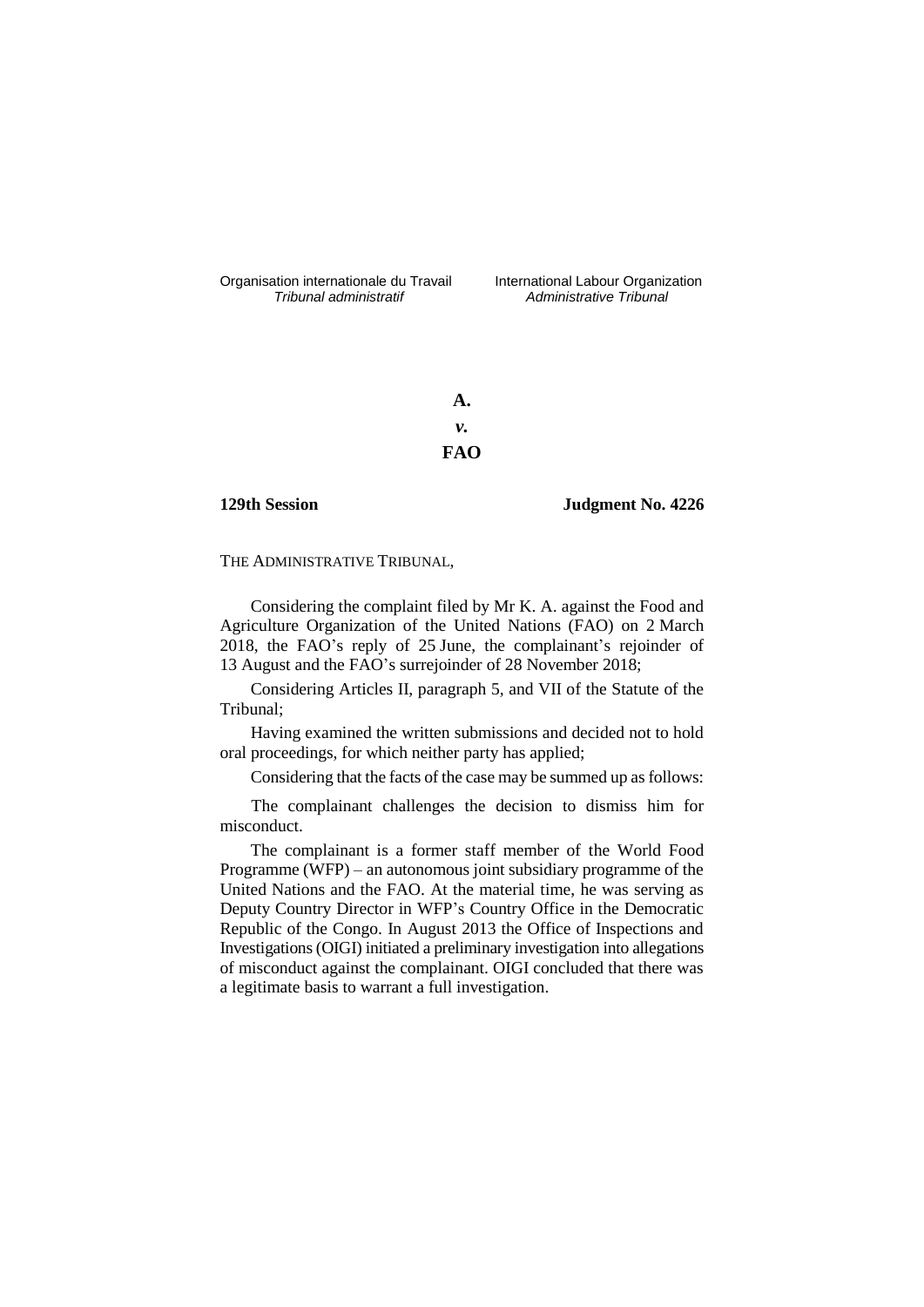On 17 July 2014 the complainant was interviewed by OIGI. In its report of 30 September 2014 OIGI found that the complainant had engaged in misconduct in that he had violated the WFP procurement rules, that he had used his official position for the benefit of a private company owned by a friend and that he had engaged in fraudulent misrepresentation and actions giving rise to a conflict of interest. Based on its findings and conclusions, OIGI recommended that appropriate administrative or disciplinary actions be taken against the complainant.

On 6 March 2015 the complainant was informed by the Director of the Human Resources Division (HR) that on the basis of the findings of OIGI, disciplinary proceedings were being initiated against him. Having regard to the proposed disciplinary measure, the Director of HR concluded that, if confirmed, his conduct warranted a "severe response" pursuant to WFP's policy of zero tolerance for fraud, corruption and collusive practices. On 28 April the complainant submitted his response, denying the charges made against him.

On 15 October 2015 the Director of HR informed him that WFP had decided to apply to him the sanction of dismissal, with compensation in lieu of notice and without termination indemnities, on the grounds that the evidence was sufficient to confirm the charges and that there were several aggravating factors, including that the complainant held a senior position, that the misconduct had occurred in the context of procurement activities where the perception of preferential treatment may harm the image of the organization and that the complainant had placed outside interests above those of WFP. As a result, he was separated on 22 October 2015.

On 13 January 2016 the complainant lodged an appeal with the WFP Executive Director challenging that decision. As his appeal was rejected on 14 March 2016, the complainant appealed before the FAO Appeals Committee on 3 May 2016.

On 2 March 2018 the complainant filed the present complaint impugning the decision of 15 October 2015.

In its report of 19 June 2018 the Appeals Committee, which held a hearing with the complainant, recommended that the appeal be dismissed in its entirety. By a letter dated 22 June 2018 the complainant was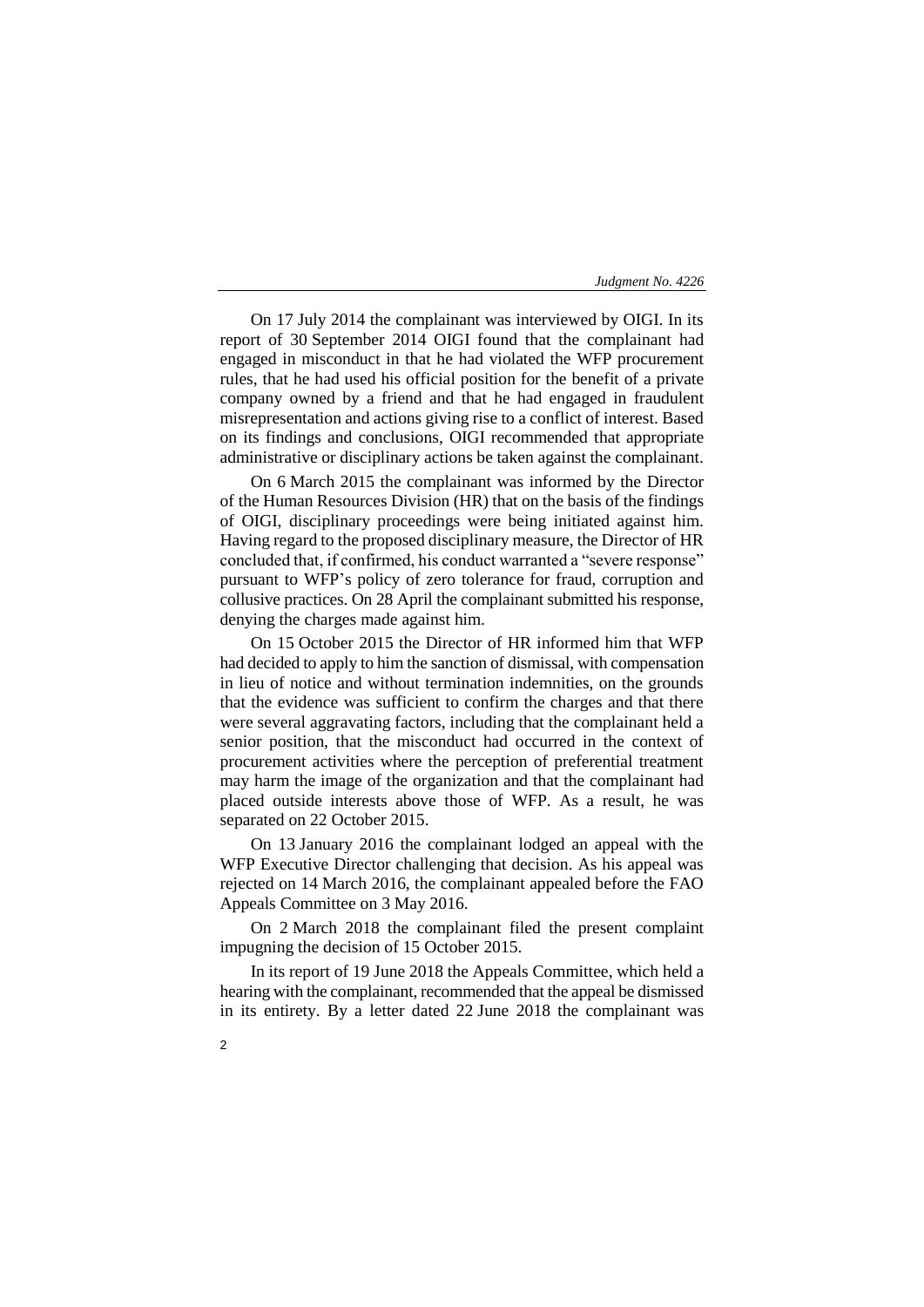informed that the FAO Director-General concurred with the Appeals Committee's findings and recommendation and that he had decided to dismiss his appeal in its entirety. That is the decision the complainant impugns in his second complaint.

The complainant asks the Tribunal to quash the decision of 15 October 2015 and to award him moral damages, as well as costs.

In his rejoinder, he acknowledges the issuance of a final decision after the filing of his complaint, but he asks the Tribunal to disregard the Appeals Committee's report and the final decision, on the grounds that there was unacceptable delay and that only being able to comment on them in his rejoinder amounts to a violation of due process.

The FAO submits that the present complaint is irreceivable, because the requirements for a direct appeal to the Tribunal were not met. It has no objection to the Tribunal allowing the complainant to challenge the decision of 22 June 2018 for purposes of procedural expediency and that the Tribunal's judgment be "accorded *res judicata* effect". On the merits, the FAO asks the Tribunal to dismiss the complaint as entirely unfounded.

## CONSIDERATIONS

1. The complainant's employment with WFP was terminated in October 2015 as a result of negative findings against him in disciplinary proceedings initiated earlier that year. He unsuccessfully appealed to the WFP Executive Director and, on 3 May 2016, lodged an appeal with the FAO Appeals Committee. At the time he filed his first complaint with the Tribunal on 2 March 2018, the Appeals Committee had not finalised its consideration of the appeal. It did so subsequently in a report dated 19 June 2018 recommending the dismissal of the appeal. The ensuing decision of the FAO Director-General of 22 June 2018 to dismiss the appeal is the subject of a second complaint filed on 19 September 2018.

2. In its reply dated 25 June 2018, the FAO adopts a position concerning the receivability of the first complaint, which has three elements. Firstly it contends the first complaint is irreceivable because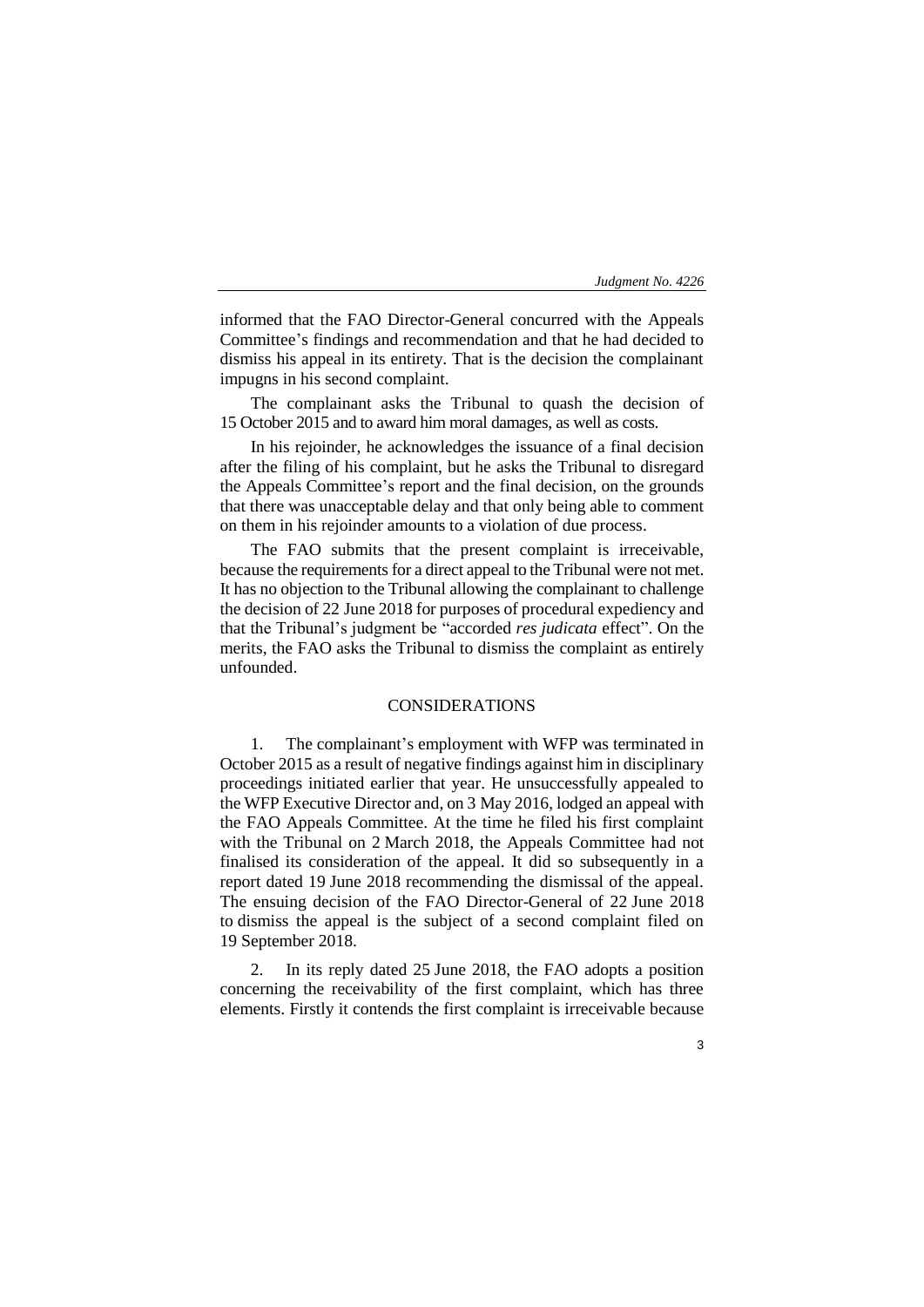the complainant had not, at the time the first complaint was filed, exhausted internal means of redress. Secondly and notwithstanding the irreceivability of the first complaint, it does not wish to stand in the way of the first complaint being a vehicle for the Tribunal to determine, on the merits, the complainant's grievance concerning his dismissal. Thirdly it asks that any determination of the Tribunal in relation to the first complaint should be "accorded *res judicata* effect".

3. The complainant anticipated the argument that the complaint was irreceivable in his brief and advanced reasons why it was receivable. He adheres to this position in his rejoinder. Thus there is a threshold issue that needs to be resolved before the Tribunal is competent in relation to this complaint.

4. Article VII, paragraph 1, of the Tribunal's Statute is clear in its terms. It provides that "[a] complaint shall not be receivable unless [...] the person concerned has exhausted such other means of redress as are open to her or him under the applicable Staff Regulations". Article VII, paragraph 1, is satisfied when the complainant's internal appeal has been paralysed (see, for example, Judgments 3685, consideration 6, 3302, consideration 4, and 2939, consideration 9) and the complainant has done her or his utmost to have the internal appeal resolved (see, for example, Judgments 2039, consideration 4, and 1674, consideration 6(b)). This case law simply identifies circumstances where the complainant can be treated as having exhausted internal means of redress, thus satisfying the provisions of the Article notwithstanding that, as a matter of fact, either an internal appeal body has not addressed the appeal or the executive head of the organisation has not done so at the time the complaint was filed with the Tribunal.

5. While no doubt influenced by worthwhile practical considerations, the FAO's position on the second and third elements referred to in consideration 2 above must be rejected. Having raised the point that the complaint is irreceivable, its consent to the matter proceeding to determination on its merits is irrelevant if, as revealed shortly, the complaint is irreceivable by operation of the Statute.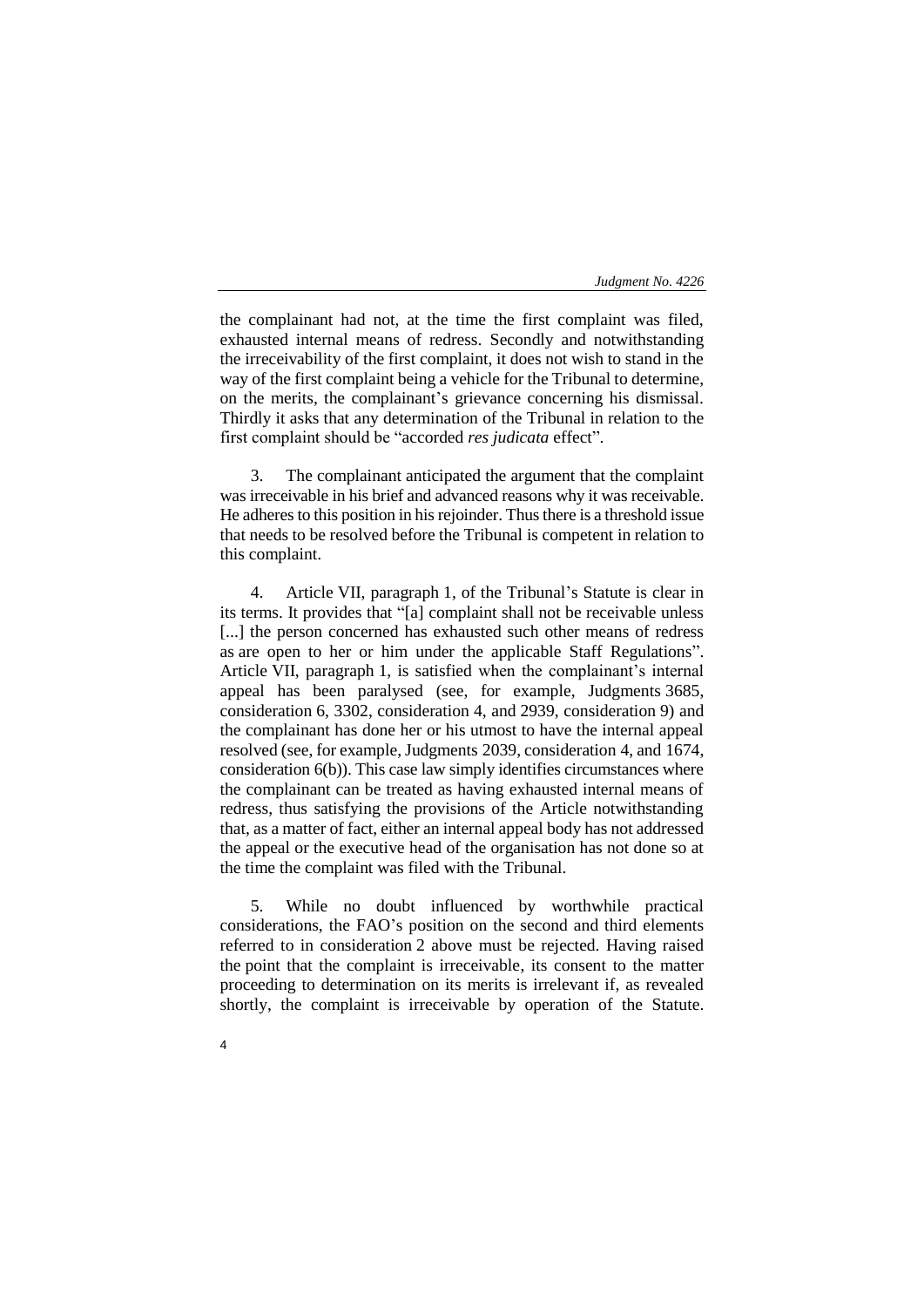Moreover, the status of a judgment as operating *res judicata* does not depend on the opinion expressed by the Tribunal in that judgment. Rather it depends on the nature of the judgment itself, the orders made and the application of the case law concerning *res judicata*.

6. Whether the first complaint is irreceivable is to be determined by reference to narrowly focused facts and the application of the case law referred to in consideration 4 above.

7. It is to be recalled that the internal appeal began with the complainant lodging the appeal before the FAO Appeals Committee on 3 May 2016. The pleadings closed on 3 October 2016. In February 2017, the complainant wrote to the Appeals Committee Secretariat asking when his appeal would be heard and he did so again in June 2017. His final communication with the Appeals Committee before filing his complaint with the Tribunal on 2 March 2018 was an exchange of e-mails on 18 July 2017. The complainant asked when his case would be heard and asked for a copy of the rules concerning the convening of the Appeals Committee and "anything to do with [the] period within which an appeal should be heard". In her reply, the Staff Assistant responding on behalf of the Appeals Committee firstly apologised for the delay in responding to, the Tribunal infers, an e-mail of 16 June 2017. She then repeated an explanation she had given to the complainant in June when they met, that the workload of the Secretariat of the Appeals Committee had intensified and that they were unable to confirm a hearing date. She went on to state: "we are working hard to rectify this matter and as soon as a date has been identified and confirmed, you will be informed immediately".

8. It is difficult to say, in the face of this correspondence, that the complainant's internal appeal had been paralysed. It is true that the appeal remained unaddressed by the Appeals Committee for a very long time though, in fact, a notice of hearing was issued on 4 April 2018 advising the complainant that the hearing would be held on 8 May 2018, which was later rescheduled to 22 May 2018 when it actually occurred. But the complainant was being told that his appeal would be heard and